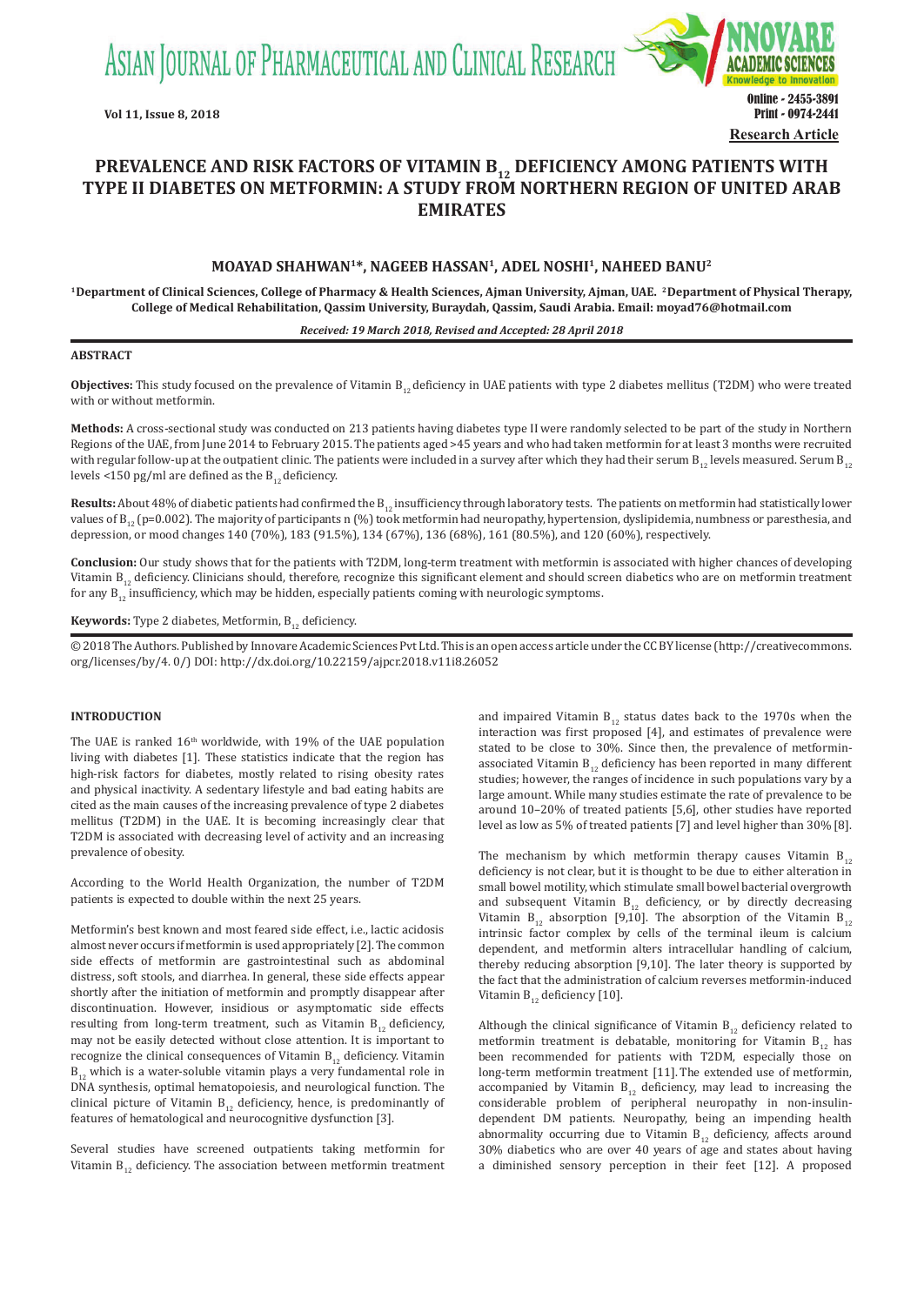mechanism for these neurological effects is the disturbance of myelin synthesis due to impaired production of methionine [13]. Therefore, it is worthwhile to consider the prevalence of Vitamin  $B_{12}$  deficiency among the growing T2DM population.

As metformin has been prescribed worldwide and treatment periods increase, the prevalence of metformin-induced Vitamin  $B_{12}$  deficiency may have also significantly increased. However, the relationship between metformin use and Vitamin  $B_{12}$  deficiency in the UAE population has not been widely investigated. This study focused on the prevalence of Vitamin  $B_{12}$  deficiency in UAE patients with T2DM who were treated with or without metformin.

# **METHODS**

# **Study design, participants, and procedures**

This study is a descriptive, cross-sectional study. A total of 213 participants were randomly selected to be part of the study in Northern Regions of the UAE, from June 2014 to February 2015. 200 patients who fulfilled the inclusion criteria were included in the study.

All patients aged 45 years or older who were being treated for T2DM at the outpatient clinic were eligible for inclusion, regardless of metformin use. We excluded all participants with diabetes after necrotic pancreatitis, late-onset autoimmune diabetes of adults, and pure vegetarians had a history of pernicious anemia, chronic renal insufficiency defined by a creatinine 3.0, prior bariatric surgery, gastrectomy,  $B_{12}$  supplementation with  $B_{12}$  shots or an oral Vitamin  $B_{12}$ dose of 500 mcg/day, prior ileum resection, or Crohn's disease.

Before and during their regular scheduled visit to their treating internist, patients were informed about this study. Subsequently, patients could consult one of the investigators to receive more information and sign informed consent when they had agreed to participate.

During this visit, a structured questionnaire was used to collect the data. It consisted of two parts; first part included demographic data and the second part included 17 study questions which consist of information about the level of Vitamin  $B_{12}$ , duration of diabetes, hemoglobin A1c, metformin use, and metformin duration. Data on additional patient characteristics and diabetes complications were retrospectively searched for in the patient records. Vitamin  $B_{12}$  level <150 pmol/L was considered deficient, whereas Vitamin B<sub>12</sub> level ≥150 pmol/L was considered normal.

### **Statistical analysis**

All statistics were done with SPSS software version 20.0 (SPSS, Inc., Chicago, IL, USA). Associations between categorical values and  $B_{12}$  deficiency were done with two analyses. Associations between continuous variables and Vitamin  $B_{12}$  deficiency were done with Student's t-test. Student's *t-*test was also used to determine associations between metformin use and serum level of  $B_{12}$ . A multivariate analysis using logistic regression was used to identify factors independently associated with Vitamin  $B_{12}$  deficiency. Covariates chosen for the multivariate model were known or hypothesized biologic factors that would affect Vitamin  $B_{12}$  deficiency. p<0.05 was considered statistically significant.

# **RESULTS**

A total of 213 patients enrolled in the study. 13 patients were excluded: Nine were younger than 45 years of age and four were taking supplemental  $B_{12}$  500 mcg/day. The remaining 200 patients were included in the final analysis.

Table 1 summarizes the participants demographic data. The mean (± standard deviation [SD]) age of the patients was 49.5 (±7.8) years; duration of diabetes 3.48 (±3.01) years; body mass index (BMI) was 28.51 (±5.25); hemoglobin A1c (HbA1c) was 6.7 (±0.62); metformin duration 3.35 ( $\pm$ 1.88) years, and serum Vitamin B<sub>12</sub> level 158.5 ( $\pm$ 43.36) pmol/L

**Table 1: Characteristics of outpatient patients with type 2 diabetes**

| <b>Characteristics (N=200)</b>                | <b>Value</b>     |
|-----------------------------------------------|------------------|
| Age (years) (mean $\pm$ SD)                   | $49.5 \pm 7.8$   |
| Serum Vitamin $B_{12}$ pmol/L (mean $\pm$ SD) | 158.54±43.36     |
| Duration of diabetes (years) (mean±SD)        | $3.48 \pm 3.01$  |
| Body mass index $(kg/m2)$ (mean $\pm SD$ )    | $28.51 \pm 5.25$ |
| Hemoglobin A1c $(\%)$ (mean $\pm$ SD)         | $6.73 \pm 0.62$  |
| Metformin duration (years) (mean±SD)          | $3.35 \pm 1.881$ |
| Metformin use $n$ (%)                         | 140 (70)         |
| Gender                                        |                  |
| Male $n$ $(\%)$                               | 102 (51)         |
| Female n (%)                                  | 98 (49)          |
| Insulin use $n$ $\left(\frac{0}{0}\right)$    | 43 (21.5)        |
| Sulfonylurea use n (%)                        | 76 (37)          |
| Retinopathy n (%)                             | 40 (20)          |
| Neuropathy $n$ (%)                            | 183 (91.5)       |
| Nephropathy $n$ (%)                           | 31(15.5)         |
| Hypertension n (%)                            | 134 (67)         |
| Ischemic heart disease n (%)                  | 14(7)            |
| Dyslipidemia n (%)                            | 136 (68)         |
| Numbness or paresthesia n (%)                 | 161 (80.5)       |
| Depression or mood changes n (%)              | 120 (60)         |
| Memory changes $n$ (%)                        | 43 (21.5)        |

SD: Standard deviation

and ranged from 62 to 351 pmol/L among all patients. There were 96 (48%) patients with Vitamin  $B_{12}$  deficiency (<150 pmol/L) and 104 (52%) patients with normal Vitamin  $B_{12}$  level (≥150 pmol/L).

The majority of participants n (%) took metformin had neuropathy, hypertension, dyslipidemia, numbness or paresthesia, and depression, or mood changes 140 (70%), 183 (91.5%), 134 (67%), 136 (68%), 161 (80.5%), and 120 (60%), respectively. Regarding gender more than half of the patients were male 102 (51%) and 98 (49%) were female.

Table 2 summarizes key variable comparisons between patients with and without  $B_{12}$  deficiency.

Regarding continuous variables, age, diabetes duration, metformin duration, BMI, and HbA1c were not associated with  $B_{12}$  deficiency (p>0.05).

When a second  $X^2$  was performed defining at risk for Vitamin  $B_{12}$ deficiency as any serum level <150 pmol/L, the results indicated that patients using metformin were statistically at higher risk for Vitamin  $B_{12}$  deficiency (odds ratio, 2.64; 95% confidence interval, 1.40–4.99). A series of further analysis were subsequently performed to determine whether metformin duration was associated with  $B_{12}$  deficiency. In this study population, there was no statistically significant association between the average prescribed metformin duration for patients with  $B_{12}$  deficiency (mean±SD) 3.29±1.93 and patients without  $B_{12}$  deficiency 3.43±1.84 (p=0.66)*.*

A *t*-test was conducted to determine whether any difference existed in the  $B_{12}$  level of individuals using metformin versus those who were not. Patients taking metformin had statistically significant lower level of  $B_{12}$  (123.71 pmol/L vs. 190.69 pmol/L; p<0.001) (Table 3).

#### **The prediction equation**

Vitamin B**<sup>12</sup>** Deficiency**=** 1.336 + 0.003 (BMI) − 0.001 (Age) + 0.003 (DM duration) + 0.006 (Metformin duration)

BMI, age, duration of diabetes, and metformin duration values (independent variables) were included in multiple regression test as predictors for Vitamin  $B_{12}$  deficiency level (outcome dependent variable). Only metformin duration was the significant predictor (p<0.0001). We randomly selected 10 patients from our list to calculate the predicated Vitamin  $B_{12}$  deficiency. The results were very predicative as follows: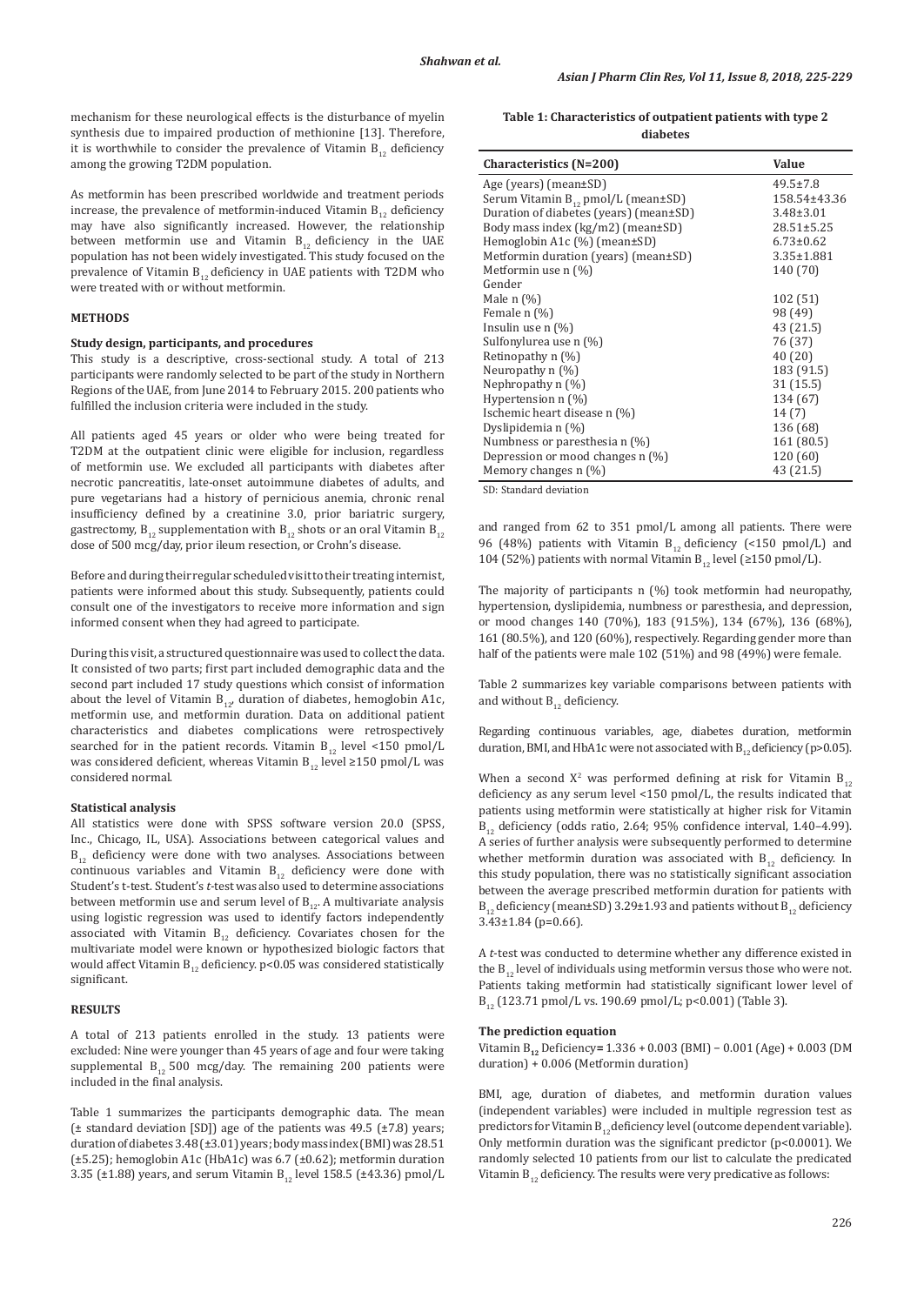| <b>Continuous variables</b>                         | Vitamin $B_{12}$ deficiency Yes (n=96) | Vitamin $B_{12}$ deficiency No (n=104) | p value |
|-----------------------------------------------------|----------------------------------------|----------------------------------------|---------|
| Age, years (Mean±SD)                                | 49.97±7.76                             | 49.04±7.80                             | 0.39    |
| Diabetes duration - years (Mean±SD)                 | $3.63 \pm 3.113$                       | 3.34±2.915                             | 0.49    |
| Metformin duration (Mean±SD)                        | 3.29±1.925                             | $3.43 \pm 1.84$                        | 0.66    |
| Body mass index ( $\text{kg/m}^2$ ) (Mean $\pm$ SD) | 28.42±5.21                             | $28.6 \pm 5.3$                         | 0.80    |
| Hemoglobin A1c (%) (Mean±SD)                        | $6.8 + 0.66$                           | $6.7 \pm 0.58$                         | 0.24    |
| Categorical variables (%)                           |                                        |                                        |         |
| Gender                                              |                                        |                                        |         |
| Male                                                | (50)                                   | (51.9)                                 | 0.786   |
| Female                                              | (50)                                   | (48.1)                                 |         |
| Metformin use                                       |                                        |                                        |         |
| Yes                                                 | (80.2)                                 | (60.6)                                 | 0.002   |
| No                                                  | (19.8)                                 | (39.4)                                 |         |
| Insulin use                                         |                                        |                                        |         |
| Yes                                                 | (14.6)                                 | (27.9)                                 | 0.022   |
| No                                                  | (85.4)                                 | (72.1)                                 |         |
| Sulfonylurea                                        |                                        |                                        |         |
| Yes                                                 | (26)                                   | (47.1)                                 | 0.002   |
| N <sub>o</sub>                                      | (74)                                   | (52.9)                                 |         |
| Retinopathy                                         |                                        |                                        |         |
| Yes                                                 | (22.9)                                 | (17.3)                                 | 0.322   |
| No                                                  | (77.1)                                 | (82.7)                                 |         |
| Neuropathy                                          |                                        |                                        |         |
| Yes                                                 | (88.5)                                 | (94.2)                                 | 0.144   |
| No                                                  | (11.5)                                 | (5.8)                                  |         |
| Nephropathy                                         |                                        |                                        |         |
| Yes                                                 | 17.7)                                  | (13.5)                                 | 0.407   |
| No                                                  | 82.3)                                  | (86.5)                                 |         |
| Hypertension                                        |                                        |                                        |         |
| Yes                                                 | (62.5)                                 | (71.2)                                 | 0.193   |
| N <sub>o</sub>                                      | (37.5)                                 | (28.8)                                 |         |
| Ischemic heart disease                              |                                        |                                        |         |
| Yes                                                 | (7.3)                                  | (6.7)                                  | 0.877   |
| No                                                  | (92.7)                                 | (93.3)                                 |         |
| Dyslipidemia                                        |                                        |                                        |         |
| Yes                                                 | (65.6)                                 | (70.2)                                 | 0.489   |
| N <sub>o</sub>                                      | (34.4)                                 | (29.8)                                 |         |
|                                                     |                                        |                                        |         |
| Numbness or paresthesia<br>Yes                      |                                        |                                        | 0.126   |
| N <sub>o</sub>                                      | (76)                                   | (84.6)                                 |         |
|                                                     | (24)                                   | (15.4)                                 |         |
| Depression or mood changes                          |                                        |                                        |         |
| Yes                                                 | (58.3)                                 | (61.5)                                 | 0.644   |
| N <sub>o</sub>                                      | (41.7)                                 | (38.5)                                 |         |
| Memory changes                                      |                                        |                                        |         |
| Yes                                                 | (21.9)                                 | (21.2)                                 | 0.901   |
| No                                                  | (78.1)                                 | (78.8)                                 |         |

| Table 2: Bivariate associations with Vitamin $B_{12}$ deficiency |  |  |
|------------------------------------------------------------------|--|--|
|------------------------------------------------------------------|--|--|

SD: Standard deviation

The mean percentage of the prediction was 81% that is high enough for prediction equation to be a powerful tool for reproducing testable results.

Multivariate logistic regression analysis showed that in this study sample, metformin duration significantly contributed (p<0.0001) to the predication of Vitamin  $B_{12}$  deficiency among patients with T2DM. Age and metformin use were insignificant predictors of Vitamin  $B_{12}$  deficiency (Table 4).

# **DISCUSSION**

In this cross-sectional study, we are aware of that was specifically designed to define the prevalence of  $B_{12}$  deficiency in patients with T2DM. In our cohort, we identified 48% of T2DM patients with  $B_{12}$ deficiency [14]. In multivariate models, metformin use was a positive, and age use was a negative predictor of this deficiency. Of all patients (regardless of metformin use), 15.5% were nephropathy and 91.5% had neuropathy. It is possible that the chronic disease T2DM in itself is sufficient to explain the nephropathy in this population. Furthermore, 3.29 years of metformin use was related to a higher prevalence of neuropathy than when no metformin was used.

Our study showed that the prevalence of  $B_{12}$  deficiency among secondary care treated T2DM patients was 80% in metformin users (median metformin use 3.29 years) and 20% in non-metformin users. Previous studies assessing T2DM patients on metformin have reported the prevalence of Vitamin  $B_{12}$  deficiency to range from 5.6% to 33%. This wide variation in the reported prevalence could probably be explained by the varied study definitions of Vitamin  $B_{12}$  deficiency. Tomkin, in 1972, was the first described cohort in T2DM patients using metformin for <5 years, a prevalence of 5.6% among metformin users was found [15].In the cross-sectional study by Pflipsen *et al*. found a prevalence of 22.6% among patients with T2DM using metformin, in a primary care setting [16]. In a study by De Jager *et al*. found a 9.9% prevalence of  $B_{12}$  deficiency in patients treated with metformin for 4.3 years [11]. Reinstatler *et al*. defined  $B_{12}$  deficiency as  $B_{12} \le 148$  pmol/l and found a prevalence of  $B_{12}$  deficiency of 5.8% in a cohort of patients followed for 6 years [7]. A recent cross-sectional study documented a high prevalence of Vitamin  $B_{12}$  deficiency of 33% among adult patients with T2DM by Qureshi *et al*. Vitamin B<sub>12</sub> deficiency was defined as serum Vitamin  $B_{12}$  concentration <150 pg/mL [17]. It was observed that the prevalence of decreased serum Vitamin  $B_{12}$  status in metformin-treated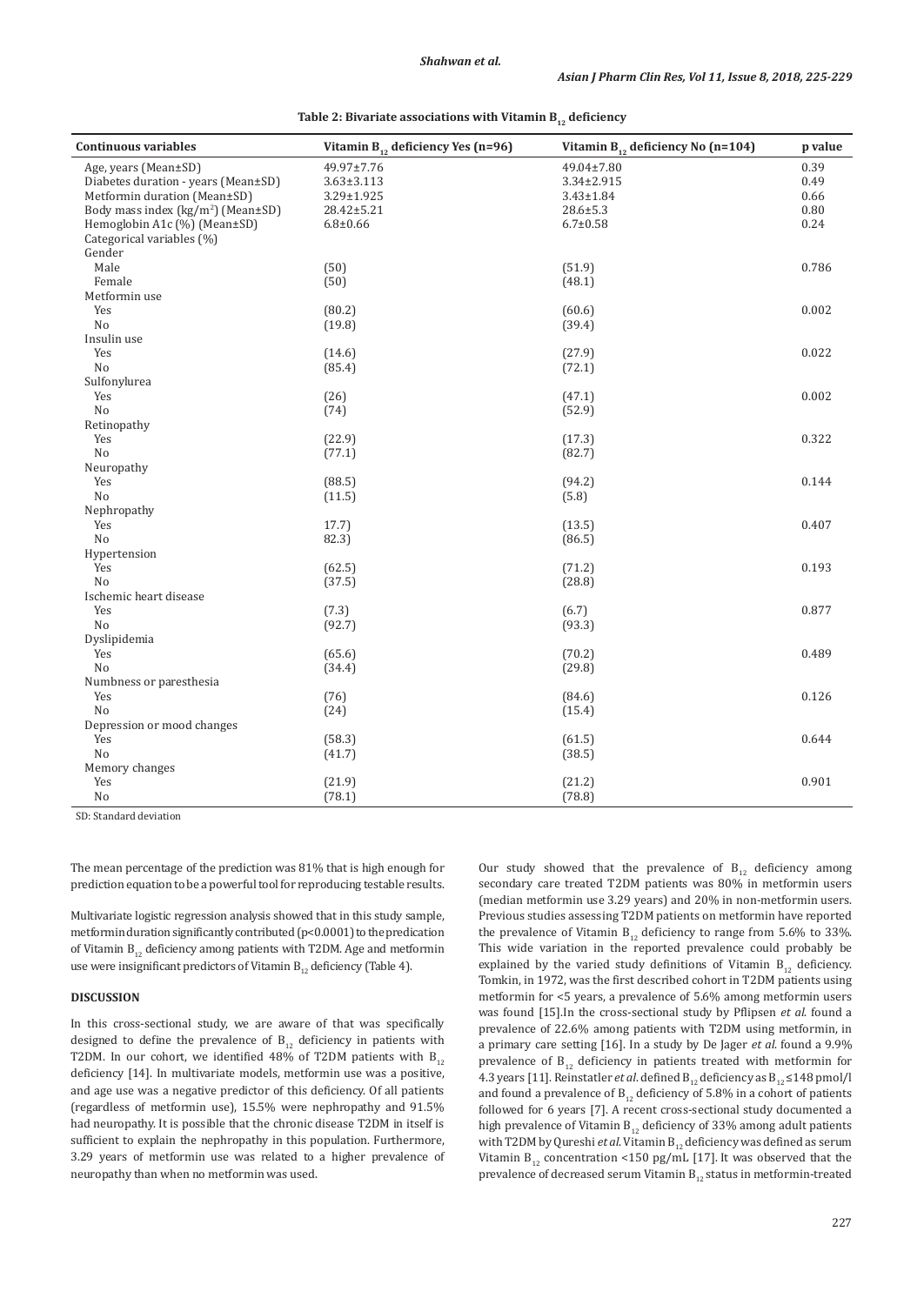| <b>Variables</b>               | Unstandardized coefficients |            | <b>Standardized coefficients</b> |          | p value |
|--------------------------------|-----------------------------|------------|----------------------------------|----------|---------|
|                                | <b>Slope</b>                | Std. error | <b>Beta</b>                      |          |         |
| (Constant)                     | 1.336                       | 0.261      |                                  | 5.120    | 0.000   |
| <b>BMI</b>                     | 0.003                       | 0.006      | 0.035                            | 0.550    | 0.583   |
| Age                            | $-0.001$                    | 0.005      | $-0.020$                         | $-0.280$ | 0.780   |
| Duration of DM                 | 0.003                       | 0.012      | 0.020                            | 0.287    | 0.774   |
| Duration metformin treat years | 0.006                       | 0.001      | 0.457                            | 7.089    | 0.000   |

**Table 3: Multiple regression analysis for possible predicting factors for Vitamin B12 deficiency**

DM: Diabetes mellitus, BMI: Body mass index

**Table 4: Randomly selected 10 patients from our list to calculate the predicated Vitamin B12 deficiency**

| Patient serial number | Vitamin $B_{12}$ deficiency level (actual) | Vitamin $B_{12}$ deficiency level (predicted) | Actual/predicted $(x100)$ |
|-----------------------|--------------------------------------------|-----------------------------------------------|---------------------------|
|                       | 112                                        | 136                                           | 82                        |
|                       | 124                                        | 136                                           | 91                        |
| 3                     | 137                                        | 137                                           | 100                       |
| 4                     | 136                                        | 137                                           | 99                        |
| C                     | 133                                        | 141                                           | 94                        |
| 6                     | 108                                        | 137                                           | 79                        |
|                       | 117                                        | 142                                           | 82                        |
| 8                     | 62                                         | 141                                           | 44                        |
| 9                     | 106                                        | 139                                           | 76                        |
| 10                    | 92                                         | 146                                           | 63                        |

patients in our study was higher than those in the previous studies. This comparison must be interpreted with caution as there are other factors that may affect the serum Vitamin  $B_{12}$  of these patients which were not addressed in this study (diet, drug interactions, etc.). However, it is interesting to note that our sample population had a better Vitamin  $B_{12}$ status than that of a population without T2DM or metformin treatment.

Ting *et al.* studied risk factors of  $B_{12}$  deficiency in patients receiving metformin. The dose of metformin was the strongest independent predictor of Vitamin  $B_{12}$  deficiency, and a longer duration of treatment with metformin was associated with a higher prevalence [18].This study shows an association between the decreasing  $B_{12}$  level and metformin duration. In accordance with the present study, while Reinstatler *et al*. found no clear increase in the prevalence of deficiency as the duration of metformin use increased [2].

The relatively high prevalence of  $B_{12}$  deficiency found in this study makes it likely that at least a portion of peripheral neuropathy cases in diabetic patients may be attributed to  $B_{12}$  deficiency. Previous studies have demonstrated that supplemental Vitamin  $B_{12}$  improved somatic and autonomic symptoms of diabetic neuropathy [19,20]. Testing for, and treating,  $B_{12}$  deficiency in those patients with neuropathy may lead to improved clinical outcomes. Clinical trials are needed to further evaluate this link.

The present study adds to this discussion by again defining a prevalence, confirms the influence of metformin on a Vitamin  $B_{12}$  deficiency, and shows that although metformin increases  $B_{12}$  deficiency rates, it does not increase odds for neuropathy after 3.29 years treatment with metformin. This finding argues against standard screening and/or supplementation of Vitamin  $B_{12}$  in metformin-treated T2DM patients. We would, therefore, like to plead for more research focusing on the consequences of a metformin-induced  $B_{12}$  deficiency to determine whether screening and supplementation are necessary.

Regarding the relation between the prevalence of  $B_{12}$  deficiency and the age, several studies demonstrated a prevalence of  $\overline{B}_{12}$  deficiency in the elderly that ranges from 12% to 23% [21,22]. Although the prevalence of  $B_{12}$  deficiency in our diabetic patients was in line with these results, it is important to note that the average age of our population was approximately 10 years younger than the average age of the elderly volunteers enrolled in these other studies. In addition, both bivariate and multivariate analyses demonstrated that age was not significantly associated with  $B_{12}$  deficiency. This suggests that type 2 diabetes, not age, may account for the 48% prevalence of  $B_{12}$  deficiency.

Patients on chronic metformin therapy seem to be at increased risk for  $B_{12}$  deficiency. Its use is associated with lower serum Vitamin  $B_{12}$ level[14,24-26]. Several studies associate metformin use with established clinical  $B_{12}$  deficiency [17,26,27]. It has been reported that higher doses and longer treatment with metformin seem to be risk factors for such deficiency [28]. Although we found that patients using metformin had lower  $B_{12}$  level, we did not find metformin use to be associated with overt  $B_{12}$  deficiency. Our study was not designed nor powered to find these secondary associations. Current metformin use was associated with a significantly higher risk for  $B_{12}$  deficiency when defined as a serum  $B_{12}$ level <150 pmol/L. Patients with  $B_{12}$  level <150 pmol/L may be at risk for  $B_{12}$  deficiency because tissue deficiency may occur despite normal serum  $B_{12}$  level [22,29,30]. Identification of patients "at risk" for  $B_{12}$  deficiency as those with serum  $B_{12}$  < 150 pmol/L may help the clinician define a level to test for  $B_{12}$  deficiency using specific tissue markers, especially among diabetics who are using metformin.

Our multivariate analysis looked for specific associations for  $B_{12}$ deficiency. It showed that only metformin duration seemed to be a significant protector in diabetic patients from  $B_{12}$  deficiency. Other factors known to increase risk for  $B_{12}$  deficiency, such as advanced age and duration of DM, were not significantly associated with  $B_{12}$ deficiency. Further, research needs to be conducted in large and welldesigned studies on screening Vitamin  $B_{12}$  deficiency and also to look at the potential risk or protective factors for Vitamin  $B_{12}$  deficiency.

### **CONCLUSION**

The prevalence of  $B_{12}$  deficiency in secondary care T2DM patients using metformin was estimated at 80%. The prevalence is significantly higher in patients treated with metformin compared with non-metformin users. Furthermore, metformin use does predict the deficiency of Vitamin  $B_{12}$  in diabetic patients' after 3.29 years treatment with metformin. Moreover, metformin use did lead to neuropathy.

# **AUTHOR'S CONTRIBUTION**

Moayad Shahwan drafted and edited the manuscript, Nageeb Hassan interpreted the results, Adel Noshi did the data collection and statistical analysis, and Naheed Banu approved the final version of the manuscript.